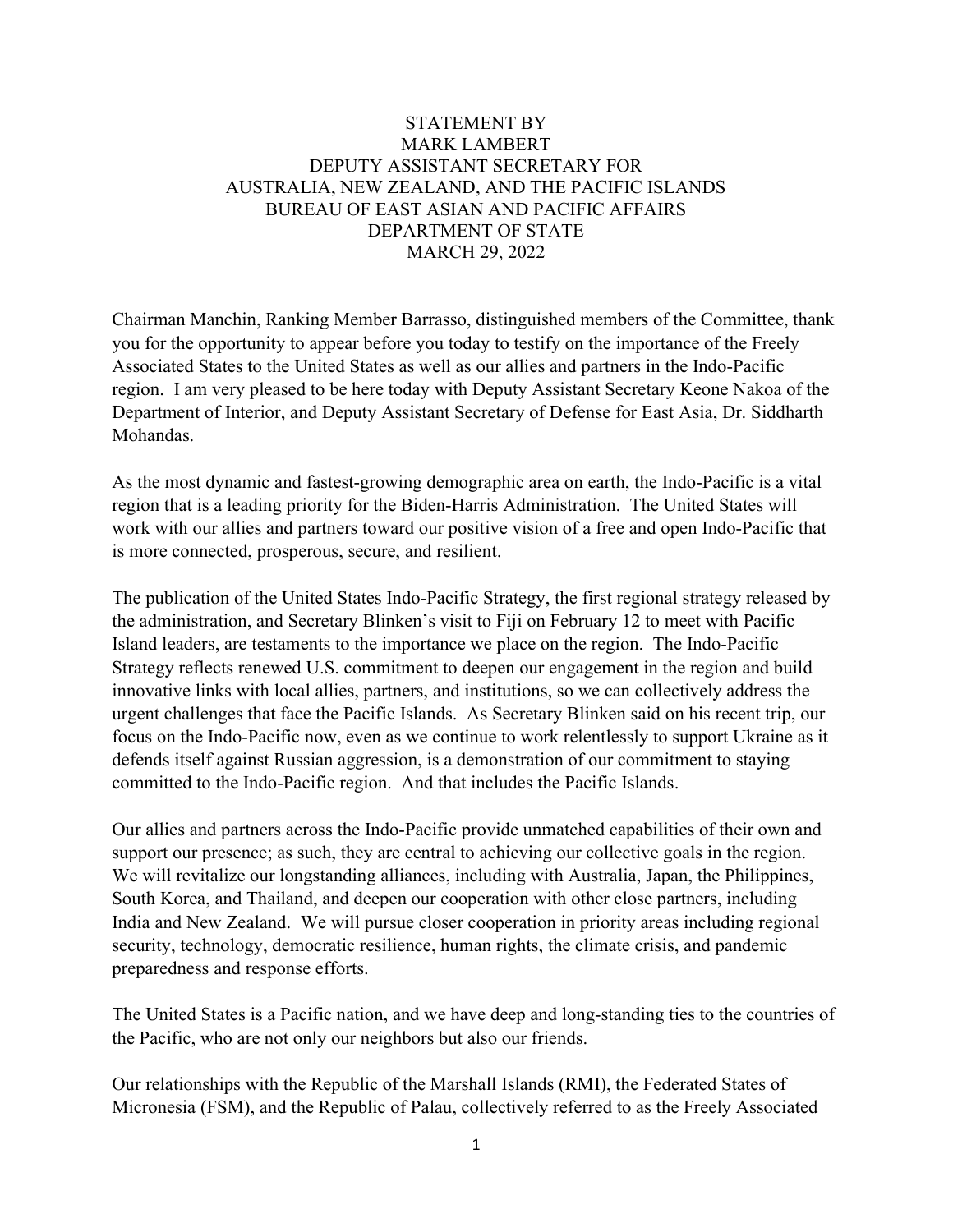States (FAS), have, since World War II, contributed to a secure, stable, and prosperous Western Pacific, and a strategic location for the United States in the larger Indo-Pacific region. Together these three countries form a strategic bridge that stretches from Hawai'i to the Philippines, an area that is geographically larger than the continental United States. Traveling west from the Marshall Islands (RMI) over the Federated States of Micronesia (FSM) to Palau is like traveling by airplane from Washington, DC to California.

Our shared values and commitment to democracy and human rights are reflected in our respective Compacts of Free Association. This bedrock underpins our strong relationships and our close cooperation.

We have full responsibility and authority for security and defense matters in or relating to these three countries. We can deny other countries' militaries access to the Federated States of Micronesia, the Republic of the Marshall Islands, and Palau. Recognizing our responsibility and authority for defense and security matters, these three countries consult closely with us on their foreign policies and recognizing the sovereign foreign affairs authority of each of these three countries, we consult with each of the three countries on foreign policy matters that relate to them. All three countries also have a long tradition and high rate of service by their citizens in the United States armed forces, which contributes to our mutual security.

We work closely with the Marshall Islands, Federated States of Micronesia, and Palau on the full range of law enforcement issues through Department of Homeland Security, U.S. Coast Guard, DEA, and FBI through law enforcement training in all three countries, including cooperating on law enforcement investigations. The Freely Associated States' own efforts in law enforcement include jointly exercising our maritime law enforcement agreements to combat illegal, unreported, and unregulated fishing, securing their respective ship registries from illicit use by bad actors, and membership in the Proliferation Security Initiative that works to prevent illicit transfer of weapons of mass destruction. Together we are also working to secure our respective borders, including our shared maritime boundaries with the Freely Associated States.

Reflecting the unique and longstanding relationship between the United States and the FAS, the U.S. Department of Health and Human Services provided the FAS with enough vaccines for their entire eligible populations, as well as personal protective equipment and technical and financial assistance to combat COVID-19. Since December 2020, the U.S. Centers for Disease Control and Prevention has delivered more than 170,000 doses of the Moderna, Johnson & Johnson Janssen, and Pfizer COVID-19 vaccine to the FAS. As a result, Palau has vaccinated approximately 100 percent of the total eligible population; RMI approximately 55 percent; and FSM 51percent of their total eligible population.

The Marshall Islands, Federated States of Micronesia, and Palau are historically among the United States' strongest supporters at the United Nations, as closely aligned with us as some of our closest partners, including Australia and the United Kingdom. Most recently, all three countries stood alongside the United States and made strong statements at the United Nations in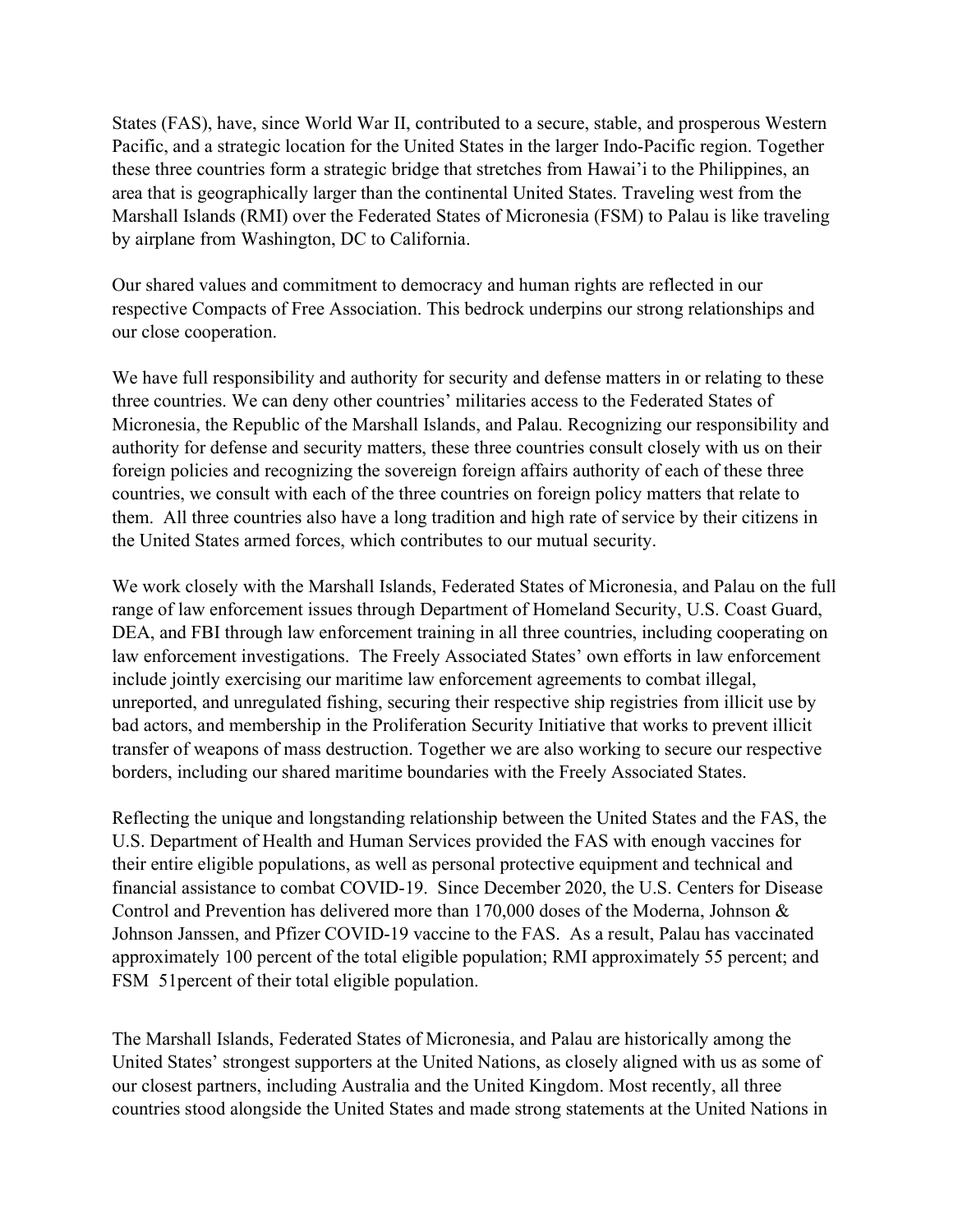support of Ukraine. All three countries presented forceful statements on the UN floor denouncing Russia's ongoing aggression towards Ukraine. On the bilateral front, the Federated States of Micronesia severed its diplomatic relations with Russia and was subsequently included by Moscow on its list of "unfriendly" countries.

The Marshall Islands and Palau, which has an open ship registry, are key partners in deregistering and reporting vessels or taking action to investigate companies that have used their flags or companies in their jurisdiction for sanctions evasion. Both have moved to deregister vessels and companies suspected of involvement in illicit ship-to-ship transfers of oil to North Korean vessels. The Federated States of Micronesia also has taken action against entities falsely using their flag. In addition, we are working with the Federated States of Micronesia through the U.S. Coast Guard to improve counterterrorism and other measures at its ports. We are supporting regional capacity building for Pacific shipping registries, in partnership with Australia, New Zealand, and the Pacific Islands Forum Secretariat, as well as other likeminded partners.

Our embassies continue to strengthen democratic institutions in the Pacific Islands. U.S. Embassy Majuro recently provided training to over 30 journalists from the Marshall Islands, Federated States of Micronesia, Fiji, and Nauru on investigative reporting and journalism. Participants unequivocally agreed on the need for greater regional journalistic collaboration in the Pacific Islands region and on the importance of serving as watchdogs for society. The journalists' desire to tackle the complex regional issues of IUU fishing, the impact of climate change, human trafficking, and freedom of the press, amongst other themes, was an inspiration to us. USAID democratic governance programming is supporting local civil society organizations in the Federated States of Micronesia and the Republic of the Marshall Islands so they can advocate good governance and develop the practice of constituency building and citizen engagement. It will also support the national elections of the Marshall Islands by providing technical assistance on election administration and voter education. Palau is another great partner, and together we are co-hosting the  $7<sup>th</sup>$  Our Ocean Conference, which is just days away. The conference could have been held elsewhere, but after Palau raised its hand for the region and world to lead on ocean protection and climate change by hosting the conference, we knew partnering with them was the right decision.

With some Pacific Island nations only six feet above sea level, many Pacific Island countries are particularly vulnerable both to the subtle environmental changes from climate change and debilitating natural disasters - sea level rise, coastline erosion, storm surge, droughts, volcanoes, cyclones, and typhoons, along with changes in the marine ecosystems that are part of their economies and cultural heritages - but also among the least able to respond. The United States, through USAID, is supporting the FAS to combat climate change, strengthen environmental stewardship including protecting coastal fisheries, addressing IUU fishing, addressing marine plastic pollution, and increasing and sustaining their disaster resilience/response capabilities. USAID assistance in the FAS has helped to unlock access to an estimated \$57 million from various international climate finance mechanisms such as the Green Climate Fund, Global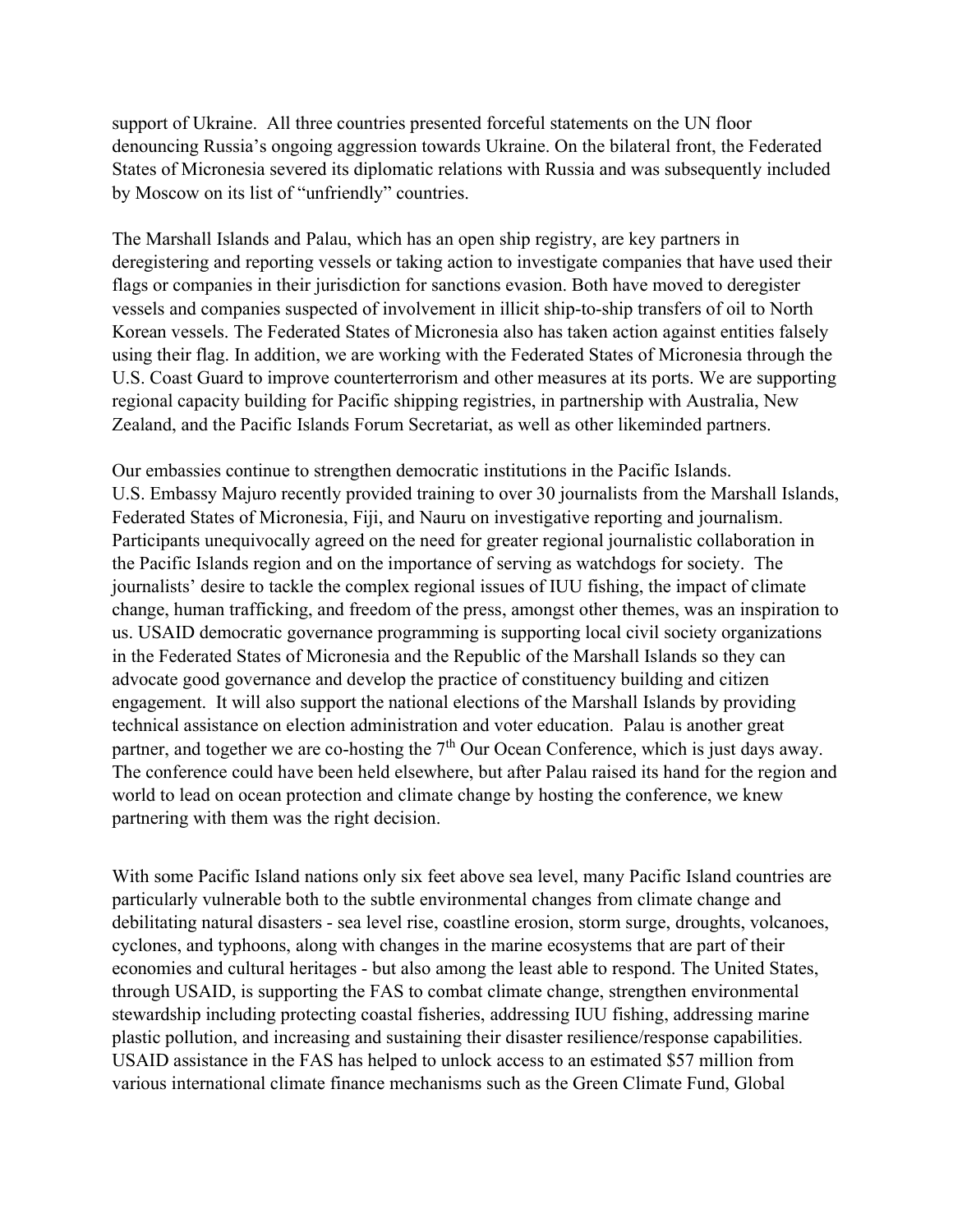Environmental Facility and the Adaptation Fund. USAID and Federal Emergency Management Agency funding supports disaster response and recovery efforts across the FAS.

The United States, alongside our partners Japan and Australia, is expanding reliable and secure digital connectivity in the Pacific under the Trilateral Infrastructure Partnership. The first project under this partnership—the construction of an undersea fiber optic cable to the Republic of Palau—officially broke ground in December 2021. This cable will provide Palau with the redundancy it needs to realize the economic and development benefits of increased and strengthened digital connectivity. Additionally, the United States has been working closely with the Federated States of Micronesia on the East Micronesia Cable project.

Palau and the Marshall Islands are two of the 14 countries that maintain diplomatic ties with Taiwan. Taiwan also has diplomatic ties with two other Pacific Island countries (Nauru and Tuvalu). In 2020, Taiwan provided more than \$500 million in official development assistance globally, primarily to its diplomatic partners. Taiwan's diplomatic partners, in turn, are a crucial source of support for Taiwan in the international community, including at the United Nations. These relationships are under enormous pressure from the PRC. Taiwan has lost eight diplomatic partners since the 2016 election of President Tsai Ing-wen, when Beijing ended an eight-year "diplomatic truce" due to its view that Tsai's policies are less friendly to its interests. In December 2021, Nicaragua broke ties with Taiwan, the first country to do so in more than two years. The small size and proximity to the PRC of Taiwan's four Pacific Island diplomatic partners, coupled with their heavy reliance on foreign assistance, make them especially susceptible to Beijing's economic pressure. The U.S. government is working with Taiwan, under the auspices of AIT and TECRO, to counterbalance this influence and shore up Taiwan's relationships in the Western Pacific.

A unique feature of our relationship with the Freely Associated States is that eligible citizens of all three Freely Associated States do not require visas to live, work, and study in the United States. The depth and breadth of our people-to-people relationships is one of the strongest foundations of our relationship, and it is growing stronger every year.

The United States' relationships with the next generation of leaders in the Freely Associated States contribute to a continued shared understanding of our countries' mutual interests. We are committed to working with the next generation of Pacific leaders, enabling them to drive positive change in their home countries. A key way in which the State Department advances this goal is through the annual Young Pacific Leaders (YPL) conference, which gathers emerging leaders from Pacific Island nations to discuss issues of regional concern. The Young Pacific Leaders Initiative, of which this conference is a part, now has numerous alumni with diverse backgrounds, including diplomats, government officials, teachers, NGO leaders, and journalists. The YPL program features a small grants competition for participants to transform ideas into action. In addition, Peace Corps has partnered with the FAS over sixty years with over 4,500 Volunteers until its departure in 2018. Peace Corps has had over 13,000 Volunteers in 12 Pacific Island nations over the past sixty years and plans to have approximately 120 per year total in Fiji,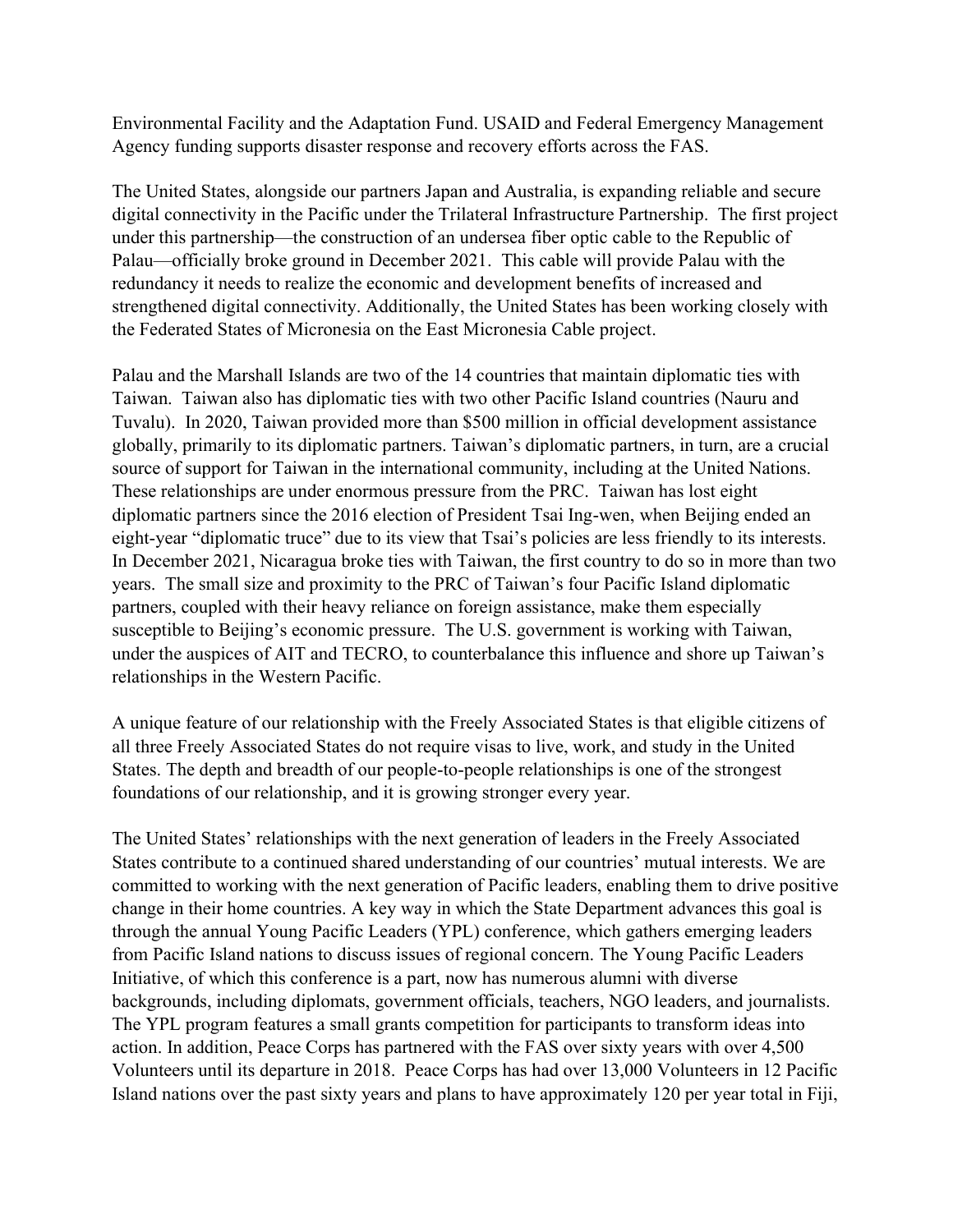Samoa, Tonga, and Vanuatu with the return to service by Volunteers there in late 2022 and early 2023.

Embassy Majuro continues to implement the Under Secretary of State for Public Diplomacy and Public Affairs'-funded (\$2+ million) women's empowerment program which ends in October 2022. This program, implemented by the International Organization for Migration, engages all three FAS. In addition, S/GWI recently launched Building Economic Inclusion via the Blue Economy (BELUU) program, being implemented in Marshall Islands, Palau, Tuvalu and Nauru by Grameen Foundation USA (Grameen) from October 1, 2021-September 30, 2024. BELUU focuses on the power of the blue and green economies to deepen the market participation of women entrepreneurs in these island nations which all have diplomatic ties with Taiwan. Taiwan has committed to provide 500k alongside S/GWI innovation funding of 600k for the project.

Our relationship with the Freely Associated States - underpinned by our respective Compacts - is a strategic component of our position in the Indo-Pacific. These relationships allow the United States to guard long-term defense and strategic interests. Our partnerships and engagement in the region matter greatly and generate outsized results. Nevertheless, the United States must continue to deepen our engagement not only with the Freely Associated States, but with Pacific Islands broadly. We cannot take the goodwill generated from our historic bonds of friendship for granted at a time of increasing competition from the People's Republic of China (PRC), Russia, and other countries seeking to exert greater influence, in the Freely Associated States and across the larger Pacific region. The three Compacts do not expire but each can be terminated by either signatory government, subject to applicable provisions. However, our mutually beneficial relationships are also strongly tied to economic assistance provisions within each Compact and relevant subsidiary agreements, including certain federal programs and services which, absent successful negotiations, will end after 2023 for the FSM and RMI, and 2024 for Palau. Our strategic competitors are well aware that the scheduled end of U.S. economic assistance is fast approaching, so we must also recognize that now is not the time to leave the FAS open to their predations.

In light of the critical nature of these complex negotiations, President Biden has appointed Joseph Yun as Special Presidential Envoy for Compact Negotiations. Ambassador Yun has more than 33 years of diplomatic experience, including as the U.S. special representative for North Korea policy and as the United States Ambassador to Malaysia.

Our vision for the Indo-Pacific excludes no nation. The United States and the PRC are not zerosum competitors. We welcome opportunities to collaborate with partners, including the PRC, on mutual interests and development goals in the Pacific islands, and to expand efforts with international institutions to tackle key global development challenges. The United States is committed to economic development that respects national autonomy and builds regional trust. This occurs when infrastructure and other areas are physically secure, financially viable, environmentally sound, and socially responsible. We encourage the PRC to promote and uphold these best practices in infrastructure development and financing, effective environmental and social safeguards and to adopt an open and inclusive approach to its Belt and Road Initiative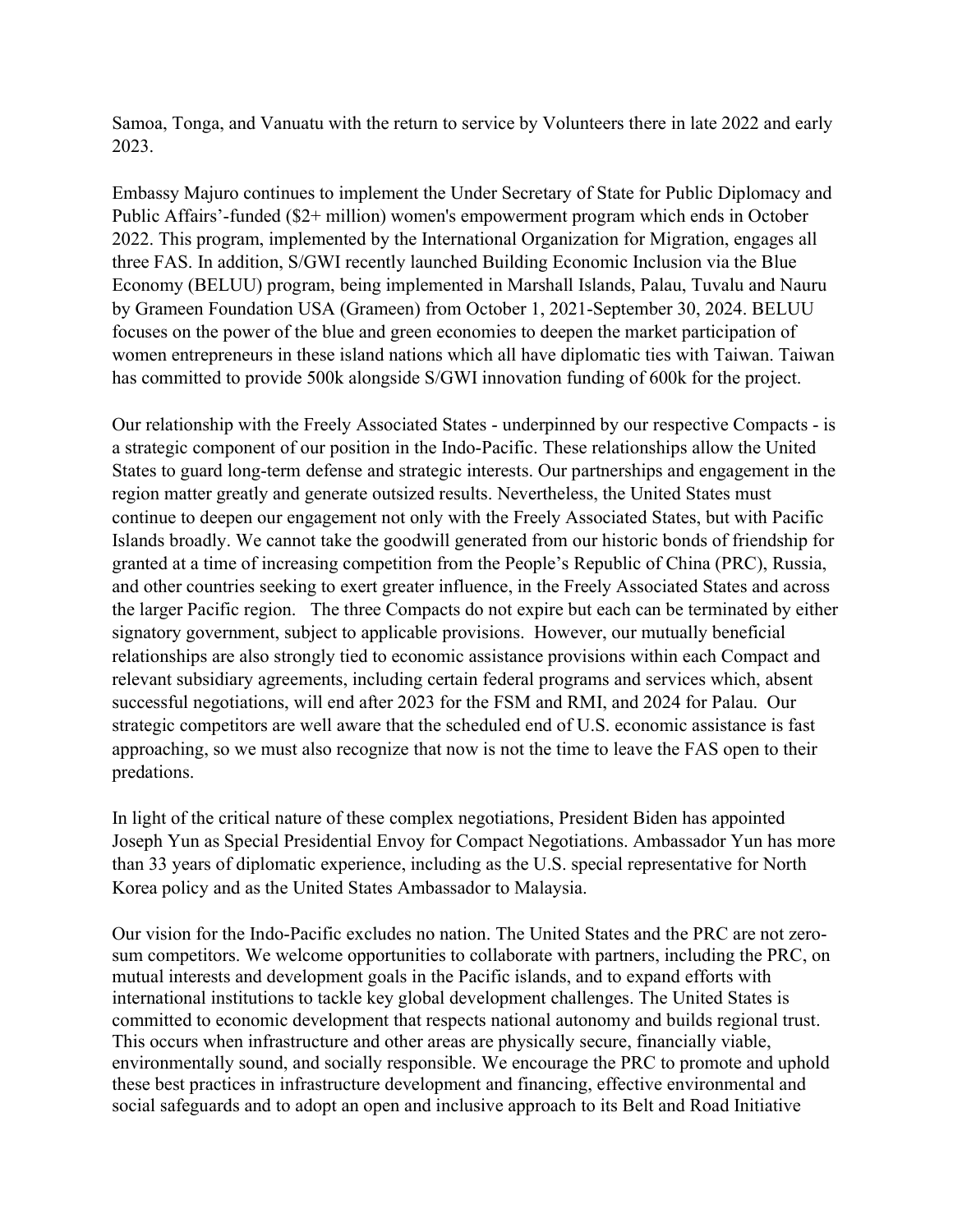(BRI)-affiliated overseas infrastructure projects as it pursues economic cooperation with countries in the region and beyond.

In recent years, the PRC has expanded their engagement with the Pacific Islands. They have focused on increasing development aid, investments, and military assistance. Between 2006 to 20018, PRC provided \$1.8 billion in assistance to the Pacific Islands, which would put them third in the region after Australia (\$7.7 billion) and the United States (\$1.9 billion)

While PRC's trade relationship with the Freely Associated States grows, we remain a top trading partner in the Freely Associated States and have trade surpluses in goods with all three countries totaling approximately \$300 million in 2021. In 2020, trade in goods between the PRC and the Federated States of Micronesia was \$27.6 million in contrast to \$60.6 million with the United States. For the Marshall Islands, trade in goods with the PRC was \$3.29 billion while trade with the United States was \$150.8 million. For Palau, trade in goods with the PRC was \$24.4 million while with the United States it was \$21.6 million.

Against a backdrop of growing competition, there is uncertainty from our partners about the United States' willingness - and ability - to sustain our robust presence that has been a hallmark of much of the 20th century and that has contributed to peace, stability, and prosperity in the region. Our allies, partners, and other Pacific Island countries see our relationships with the Freely Associated States as a signal of our commitment to the Indo-Pacific.

The Biden-Harris Administration is prioritizing Compact negotiations with the Federated States of Micronesia, the Republic of the Marshall Islands, and the Republic of Palau as a U.S. foreign policy and national security objective. We are coordinating closely across the interagency to evaluate a range of options to promote continuing assistance to all three countries. These agreements are complex and require a thoughtful approach with extensive consultations to make sure that we get them right.

The U.S. Compact team is focused on continuing with productive talks in order to complete these negotiations in a timely fashion. To date, the negotiation team has consulted on subsidiary agreements under the Compact with each of the FAS covering certain federal programs and services and direct economic assistance, contingent on the availability of funding. The U.S. Compact team has held numerous negotiations and discussions with representatives from the Federated States of Micronesia. After initial discussions and negotiations with the Marshall Islands, we are ready to re-engage with the Marshall Islands representatives in light of work and progress made informally.

Likewise with Palau, we remain ready to engage in the required Compact Review that already is broad in scope and flexible, and we are also ready to resume negotiations on economic assistance after FY 2024 that as in the case of FSM and RMI has been a core element of the overall Compact relationship. As noted, the Administration announced the appointment of Ambassador Joseph Yun as the new Special Presidential Envoy for Compact Negotiations on March 22, 2022.

As part of our most recent engagement efforts, we have proposed in-person meetings with each country to further negotiations and address issues that remain. The negotiation team is working